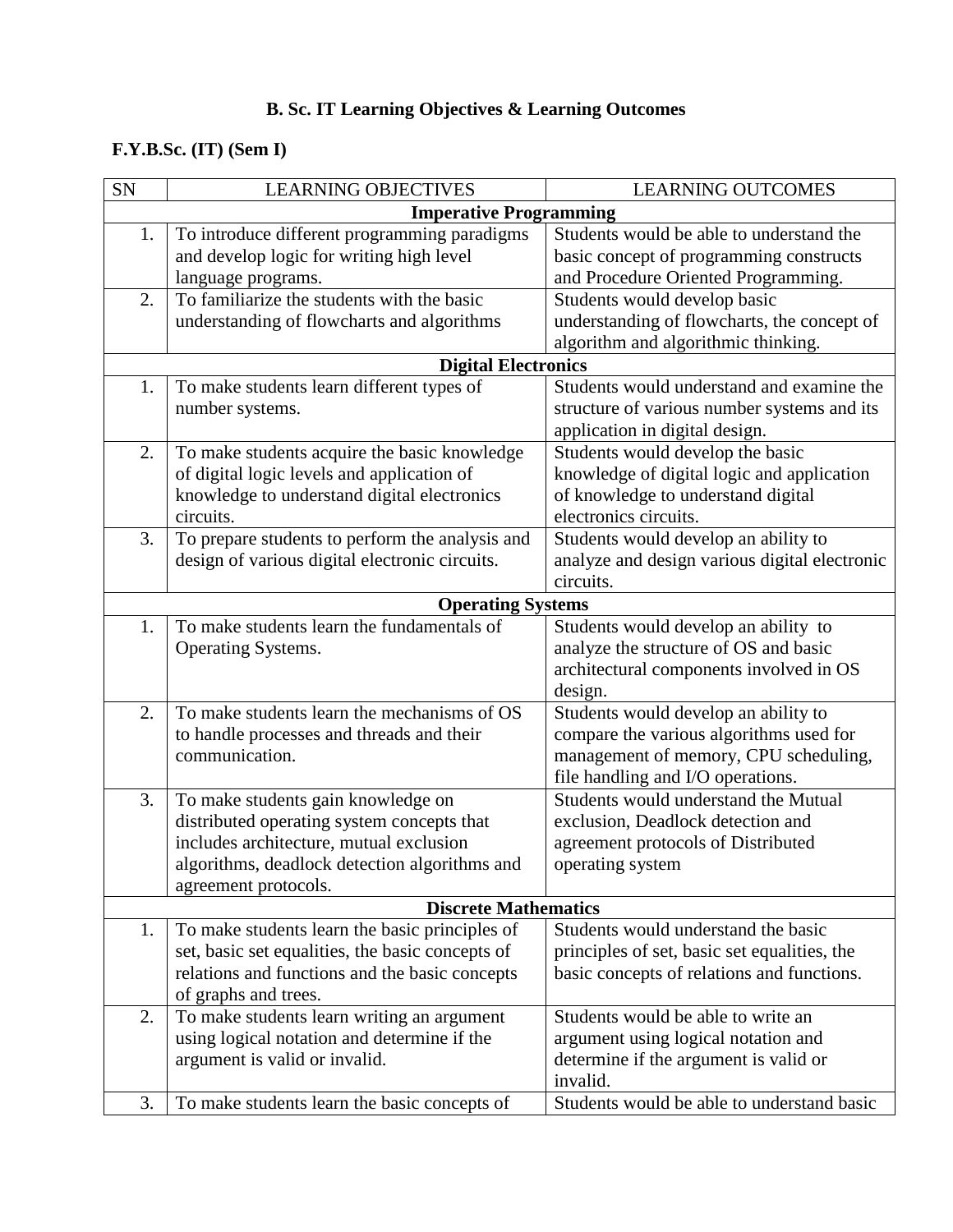|                                       | data structures in mathematics.                                                | concepts of graphs and trees.               |  |  |  |
|---------------------------------------|--------------------------------------------------------------------------------|---------------------------------------------|--|--|--|
|                                       | <b>Communication Skills</b>                                                    |                                             |  |  |  |
| 1.                                    | Acquaint students with the theoretical landscape                               | Students would understand process, nature   |  |  |  |
|                                       | of communication as it applies to individual                                   | and various domains of communication        |  |  |  |
|                                       | employees in business                                                          | application.                                |  |  |  |
| 2.                                    | To familiarize students with application of this                               | Students would familiarize with basic       |  |  |  |
|                                       | theory for effective written, oral and                                         | conventions and principles of effective     |  |  |  |
|                                       | interpersonal communication.                                                   | written, oral and interpersonal             |  |  |  |
|                                       |                                                                                | communication.                              |  |  |  |
|                                       | <b>Imperative Programming Practical</b>                                        |                                             |  |  |  |
| 1.                                    | To make students develop algorithms and write                                  | Students would develop the use of the C     |  |  |  |
|                                       | C programs for the same                                                        | programming language to implement           |  |  |  |
|                                       |                                                                                | various algorithms, and develop the basic   |  |  |  |
|                                       |                                                                                | concepts and terminology of programming     |  |  |  |
|                                       |                                                                                | in general.                                 |  |  |  |
| <b>Digital Electronics Practical</b>  |                                                                                |                                             |  |  |  |
| 1.                                    | To acquire the basic knowledge of digital logic                                | Students would analyze different types of   |  |  |  |
|                                       | levels and application of knowledge to                                         | digital electronic circuits using various   |  |  |  |
|                                       | understand digital electronics circuits.                                       | logical tools and know the techniques to    |  |  |  |
|                                       |                                                                                | prepare the most simplified circuit using   |  |  |  |
|                                       |                                                                                | various mapping and mathematical            |  |  |  |
|                                       |                                                                                | methods.                                    |  |  |  |
| 2.                                    | To prepare students to perform the analysis and                                | Students would understand, analyze and      |  |  |  |
|                                       | design of various digital electronic circuits.                                 | design various combinational and sequential |  |  |  |
|                                       |                                                                                | circuits.                                   |  |  |  |
| 1.                                    | <b>Operating Systems Practical</b><br>To make students learn different DOS and | Students would be able to execute different |  |  |  |
|                                       | Linux commands using command line interface                                    | DOS and Linux commands using command        |  |  |  |
|                                       | and shell.                                                                     | line interface and shell.                   |  |  |  |
| 2.                                    | To make students understand different utilities                                | Students would be able to understand        |  |  |  |
|                                       | provided by Windows and Linux operating                                        | different utilities provided by Windows and |  |  |  |
|                                       | system.                                                                        | Linux operating system.                     |  |  |  |
|                                       | <b>Discrete Mathematics Practical</b>                                          |                                             |  |  |  |
| 1.                                    | To make students learn the main features of                                    | Students would be able to understand the    |  |  |  |
|                                       | SCILAB program development environment.                                        | main features of SCILAB program             |  |  |  |
|                                       |                                                                                | development environment.                    |  |  |  |
| 2.                                    | To make students learn to implement simple                                     | Students would be able to implement simple  |  |  |  |
|                                       | mathematical functions in SCILAB.                                              | mathematical functions in SCILAB.           |  |  |  |
| <b>Communication Skills Practical</b> |                                                                                |                                             |  |  |  |
| 1.                                    | To make students learn contemporary                                            | Students would understand standard          |  |  |  |
|                                       | communication practices.                                                       | practices of formal written communication.  |  |  |  |
| 2.                                    | To enable students to gain confidence in                                       | Students would be able to understand        |  |  |  |
|                                       | communication                                                                  | interpersonal and group communication       |  |  |  |
|                                       |                                                                                | through experiential activities.            |  |  |  |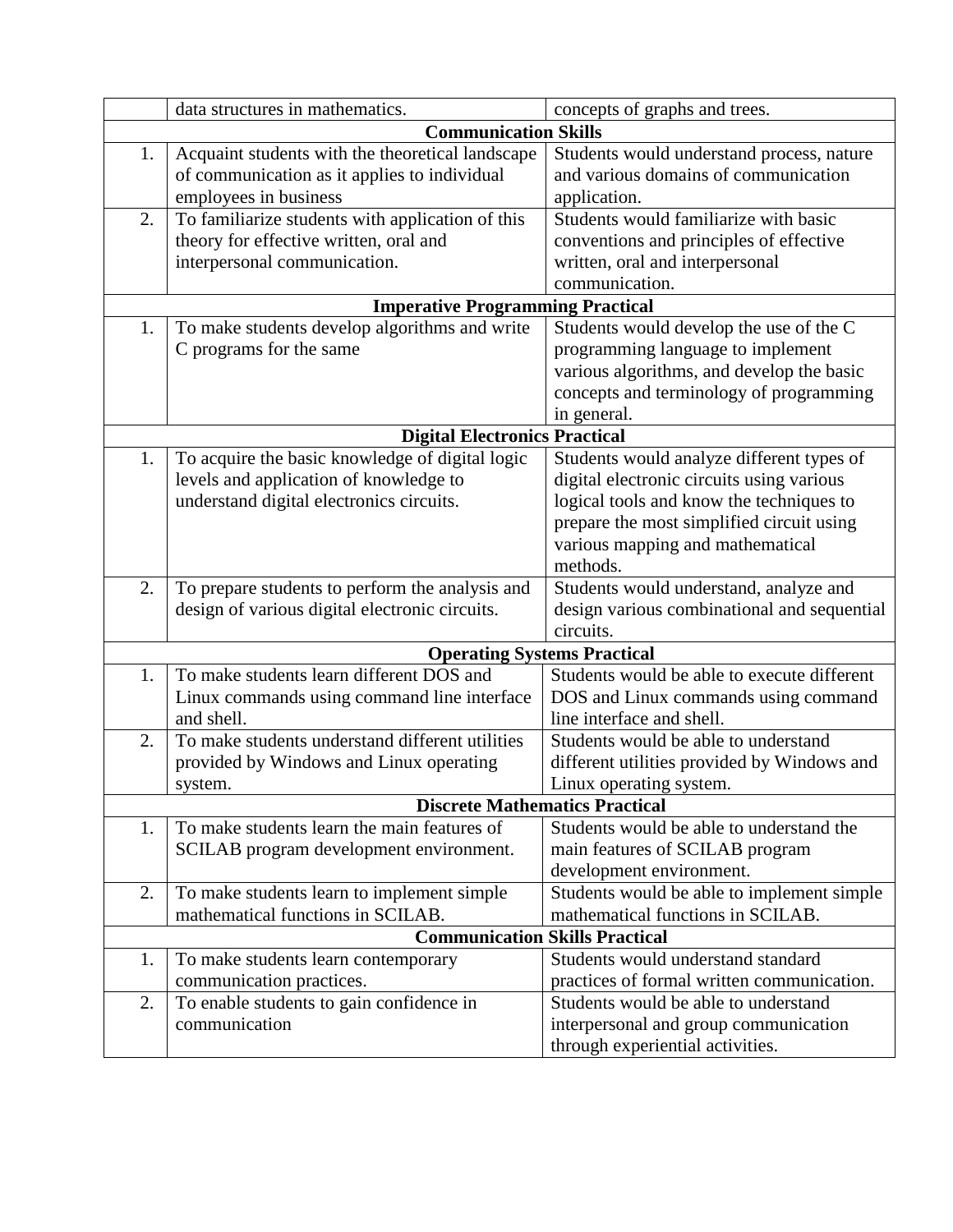## **F.Y.B.Sc. (IT) (Sem II)**

| <b>SN</b>                                | <b>LEARNING OBJECTIVES</b>                   | <b>LEARNING OUTCOMES</b>                       |  |  |  |
|------------------------------------------|----------------------------------------------|------------------------------------------------|--|--|--|
|                                          | <b>Object oriented Programming</b>           |                                                |  |  |  |
| 1.                                       | To enable students to understand object-     | Students would be able to understand the       |  |  |  |
|                                          | oriented programming.                        | basic concept of Object Oriented               |  |  |  |
|                                          |                                              | Programming.                                   |  |  |  |
| 2.                                       | To explain the difference between object-    | Students would be able to understand the       |  |  |  |
|                                          | oriented programming and procedural          | basics of computer programming. The            |  |  |  |
|                                          | programming.                                 | problem solving approaches in different        |  |  |  |
|                                          |                                              | programming languages, variables, operators.   |  |  |  |
| 3.                                       | To teach the various types of statements     | Students would be able to understand the       |  |  |  |
|                                          | and looping constructs.                      | purpose of control statements: selection and   |  |  |  |
|                                          |                                              | looping statements.                            |  |  |  |
|                                          | <b>Microprocessor Architecture</b>           |                                                |  |  |  |
| 1.                                       | To enable the students to learn the concept  | Students will learn to apply the fundamentals  |  |  |  |
|                                          | of assembly languages and acquire            | of assembly language and acquire basic         |  |  |  |
|                                          | knowledge about 8085 microprocessor.         | knowledge of microprocessors.                  |  |  |  |
| 2.                                       | To educate the students about 8085           | Students would be able to understand the       |  |  |  |
|                                          | architecture and instruction set.            | history and architecture of microprocessors    |  |  |  |
|                                          |                                              | and 8085 instruction set.                      |  |  |  |
|                                          |                                              | <b>Web Programming</b>                         |  |  |  |
| 1.                                       | To make the students learn web history,      | Students would be able to learn standard       |  |  |  |
|                                          | website organization, HTML, graphics         | compliant CSS and JavaScript to present        |  |  |  |
|                                          | use, page and site design, with a brief look | HTML5 pages.                                   |  |  |  |
|                                          | at CSS, and JavaScript.                      |                                                |  |  |  |
| 2.                                       | To enable students learn the basic and       | Students would be able to understand the       |  |  |  |
|                                          | advanced PHP programming with                | basic and advanced PHP programming with        |  |  |  |
|                                          | Database connectivity using MYSQL.           | Database connectivity using MYSQL.             |  |  |  |
| <b>Numerical and Statistical Methods</b> |                                              |                                                |  |  |  |
| 1.                                       | To make the students analyze the errors      | Students will be able to analyze the errors    |  |  |  |
|                                          | obtained in the numerical solution of        | obtained in the numerical solution of          |  |  |  |
|                                          | problems.                                    | problems.                                      |  |  |  |
| 2.                                       | To help students to learn the use of         | Students will be able to use appropriate       |  |  |  |
|                                          | appropriate numerical method to              | numerical method to determine approximate      |  |  |  |
|                                          | determine approximate solution of            | solution of, algebraic and transcendental      |  |  |  |
|                                          | algebraic and transcendental equations,      | equations, system of linear equation, ordinary |  |  |  |
|                                          | system of linear equations, ordinary         | differential equation and integration.         |  |  |  |
|                                          | differential equation and integration.       |                                                |  |  |  |
| 3.                                       | To make students learn modelling and         | Students will be able to model and solve       |  |  |  |
|                                          | solving linear programming problems.         | linear programming problems.                   |  |  |  |
| 4.                                       | To make students learn an illustration and   | Students will be able to illustrate and        |  |  |  |